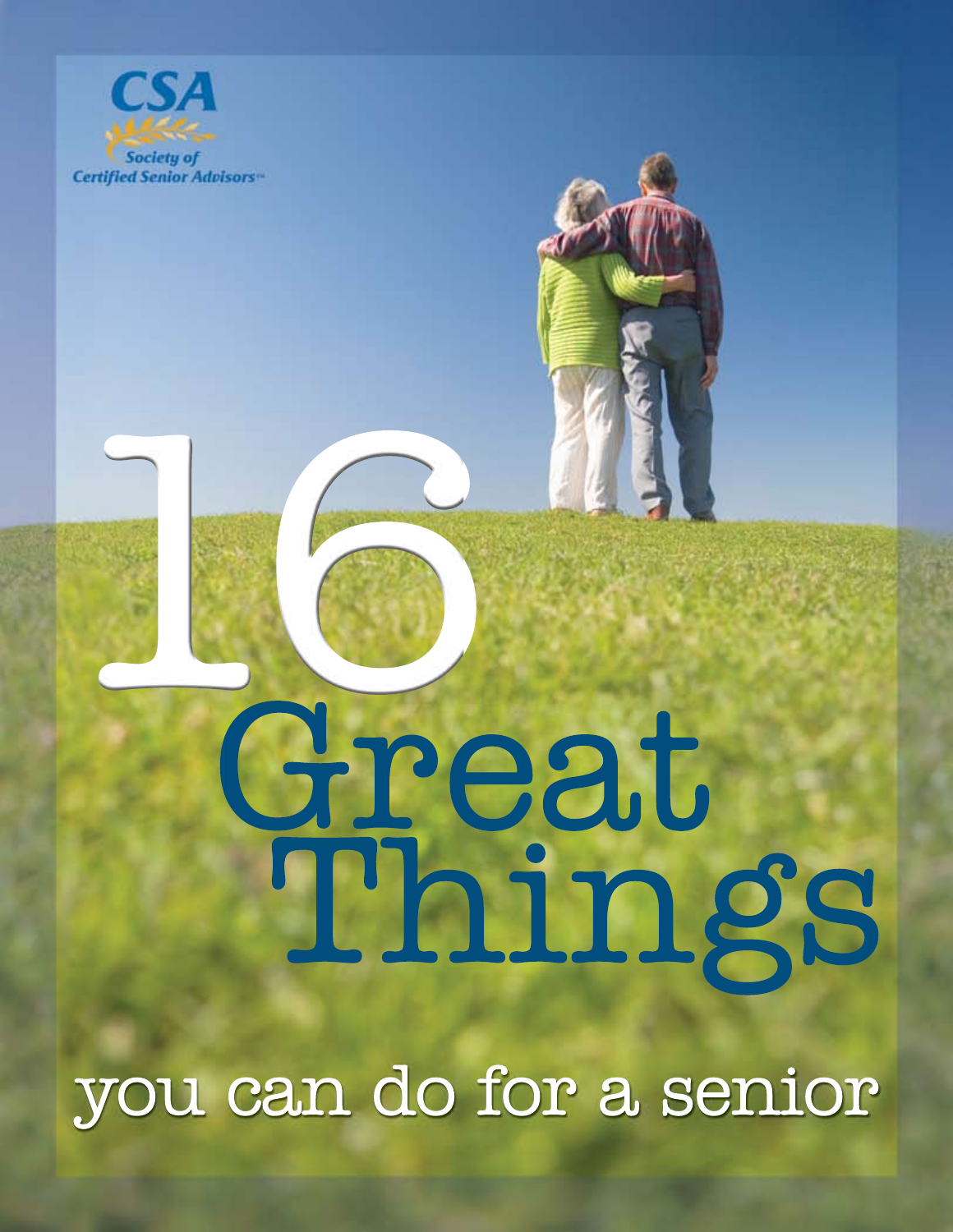#### **16 GREAT THINGS YOU CAN DO FOR A SENIOR**

At Society of Certified Senior Advisors, we know that few things are more satisfying than helping a senior to live a healthier, happier, more fulfilling life. This booklet is for people who want to make that happen.

You can make a big difference in the life of a senior in more ways than one. In fact, we've identified 16 great things you can do, and these are just a drop in the bucket.

With so many possibilities, how do you know where to begin or what will make the biggest difference? The best way to get started is to hone your powers of observation and improve your listening skills. Be proactive. Make an effort to pay the same kind of attention to your clients that you muster up for your friends and family.

Think of every meeting as an opportunity to detect a problem or identify a need. If you stop, look and listen, you'll find plenty of clues.

 Do your clients look well? Do they appear healthy and energetic? Are they clean and well-dressed? Is their home tidy and well-maintained? What about their social life? Are there family issues? Do their pets look neglected? Are their papers filed and wellorganized? How computer-savvy are they? What topics of conversation crop up over and over again?

With just a little time and effort, you'll be surprised how easy it is to figure out where you can make a difference. After that, all it takes is time, research, energy and maybe a little elbow-grease.

Being a friend, an ally and an advocate for your client means much more than being just a purveyor of products and services. It turns you into an invaluable resource, someone who has earned your clients' trust, respect and loyalty. (That's what Society of Certified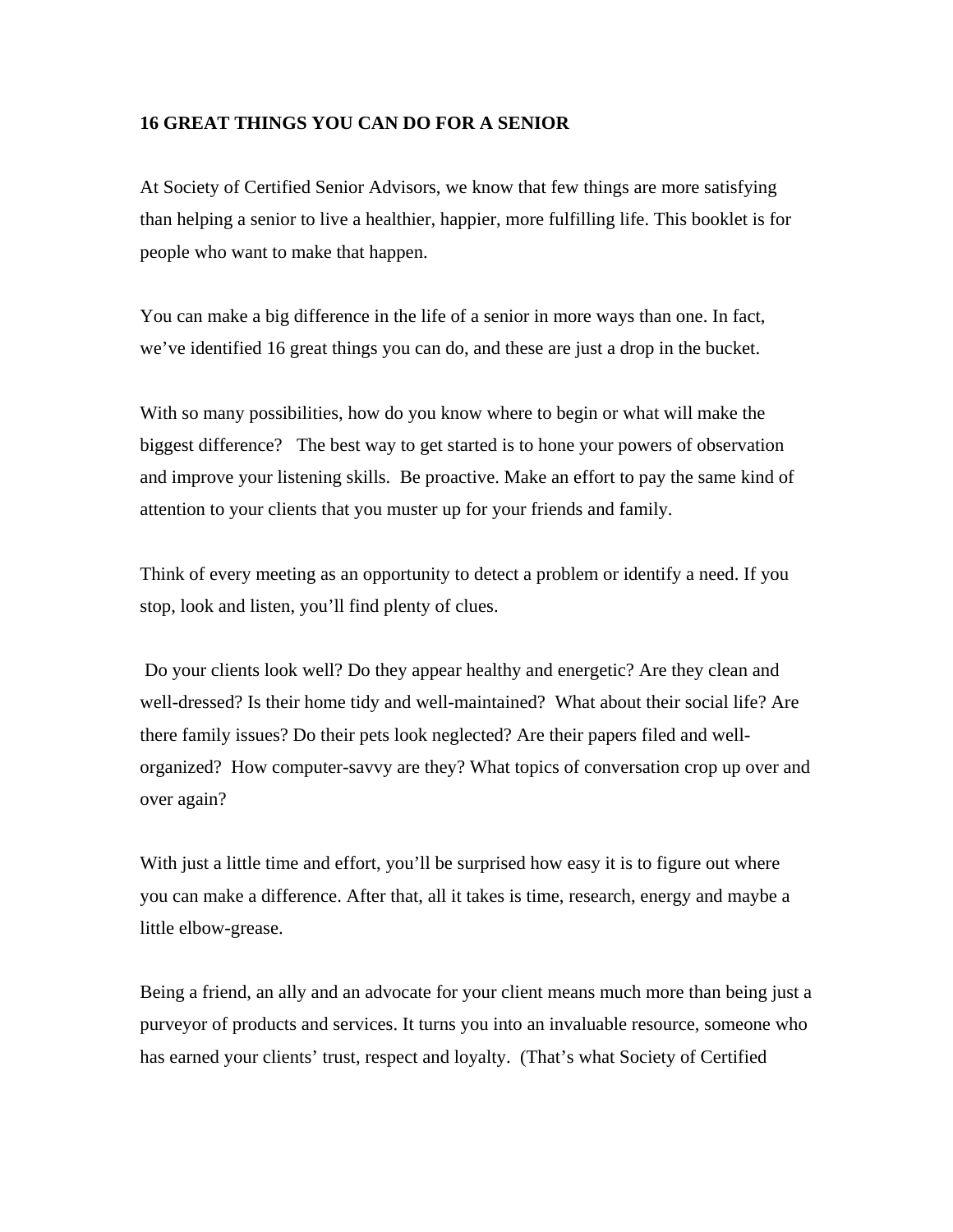Senior Advisors is all about, but more about that later.) Once you've gone the extra mile, you'll experience the satisfaction of a job well-done and discover it feels good too.

So take a look at our list and tips on implementation. Better yet, meet with your clients, start your own list and start making a difference.

# **16 GREAT THINGS YOU CAN DO FOR A SENIOR!**

# **1. Show Them How to Take Advantage of New Technologies.**

Remember the first time you used a computer? And tried programming your cell phone, VCR, DVD or cable? It isn't as easy as you'd think. Instruction manuals are printed in midget type and the tiny buttons on remotes and digital equipment make following the instructions even harder.

Many seniors are techno-savvy. But those who aren't are often afraid of new technologies and frustrated by the equipment and manuals. You can help your clients enjoy a whole new world of communication and information by taking the time to determine what kind of equipment they have and finding out what they know and where they are having difficulties.

Walking them through the basics can help them overcome their fears but if technology isn't your bag, don't worry. There are lots of classes at senior centers, libraries, schools, community colleges and universities. Retail stores and manufacturers even offer special courses. A little research will reveal plenty of experts with up-to-the-minute know-how who are teaching students of all ages how to make technology work for them.

# **2. Teach Them How to use a Digital Camera or Cell Phone to Send and Receive Photos.**

There's nothing more exciting than getting photos of your first grandchild. Twenty years ago, photos came by mail. Today, they arrive instantly – if you have a digital camera, computer or cell phone and know how to send and retrieve them.

Think what a difference it would make if your client could carry on conversations and exchange photos and computer-generated greeting cards with their children, friends and family across the country and around the world.

The first step is to find out if they are interested. Demonstrate how the technology works and see how they respond. If they want to know more, offer to schedule lessons or direct them to specific classes.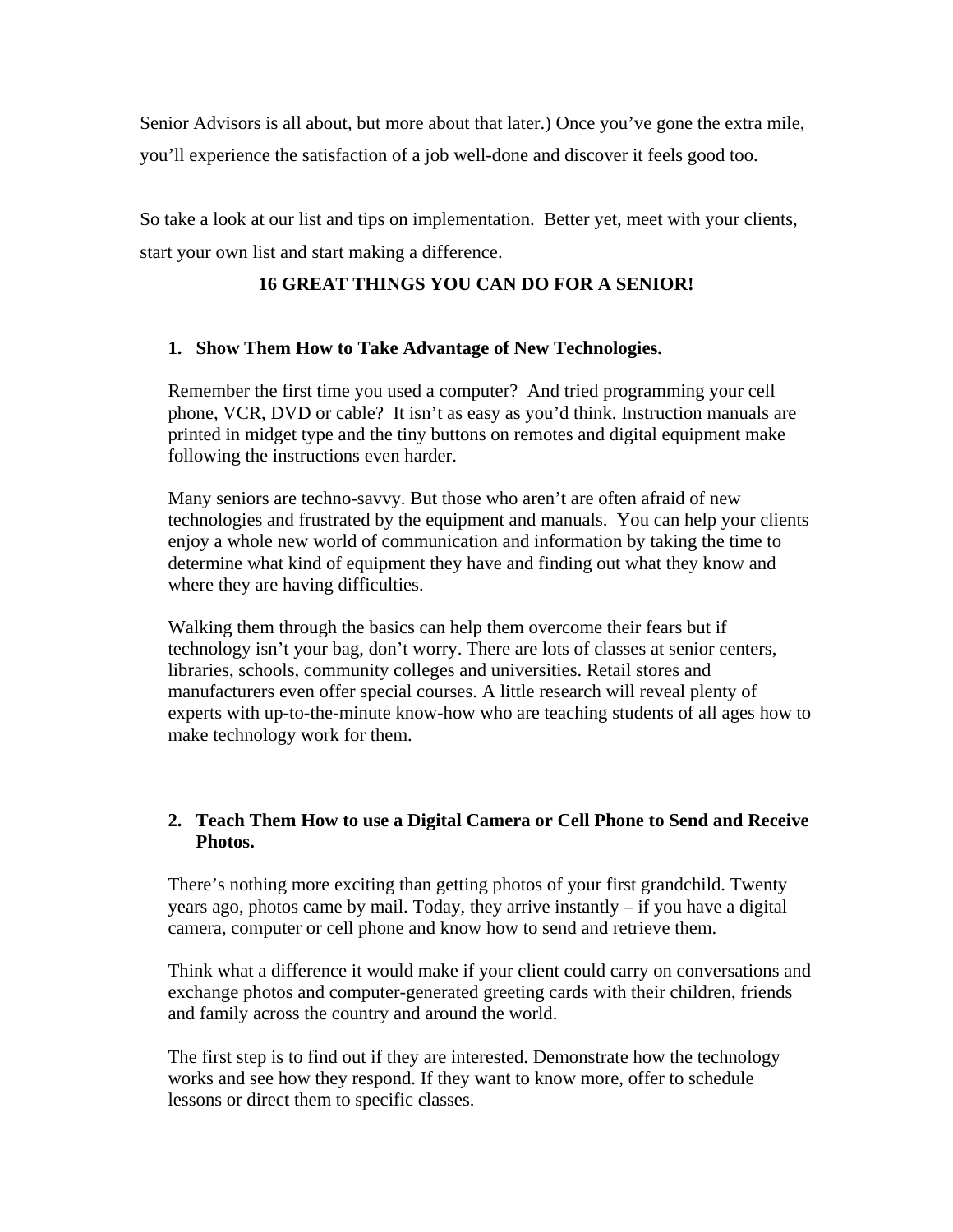If you sense they are simply not into or up to digital photography, there are still ways you can enable them to share their photos and memories of happy times.

There are probably packets of photos stacked in shoe boxes, sliding out of albums or shut away in desk drawers. Maybe they would appreciate a little assistance organizing them or putting them in albums.

Introduce them to Scrapbooking, a popular new method of personalizing photos and memorabilia. Virtually every community has a Scrapbooking course or craft center where you can purchase materials and take courses.

Sharing your clients' photos will tell you more about them than hours of conversation. And the best part? Watching their faces when they send or receive their first digital photo.

# **3. Take Them to a Health Fair and Document Their Medical Information.**

With health costs spiraling, getting and staying healthy is a must for today's seniors. While many have health plans that provide for annual check-ups, local Health Fairs are a low-cost, low-stress option for those who have minimal insurance or hate going to the doctor.

Community Health Fairs are often sponsored by hospitals, clinics and non-profit organizations. They offer a series of tests for free or at reduced rates and provide information on healthy lifestyles.

Encourage your clients to attend and offer to accompany them. Before you go, try gathering a family medical history. This will be useful not only for the Health Fair but also for family members.

When you take a medical history, you may discover that your clients don't have good medical records or documented information about their physicians, medications or medical wishes.

This would be a good time to create a document with their doctors' names and contact information along with a list of prescriptions, pharmacies and instructions. Printing it in large type and having it laminated would be invaluable daily and even more valuable in an emergency.

There are other, less intrusive ways, to make a difference in your clients' health. One option is to invite them to participate in charitable walks or on strolls around town. Stop by and present them with a set of hand weights and demonstrate how to use them. A gift of even a simple day-by-day pill case will ensure their medication is taken on the right day and in the correct dosage.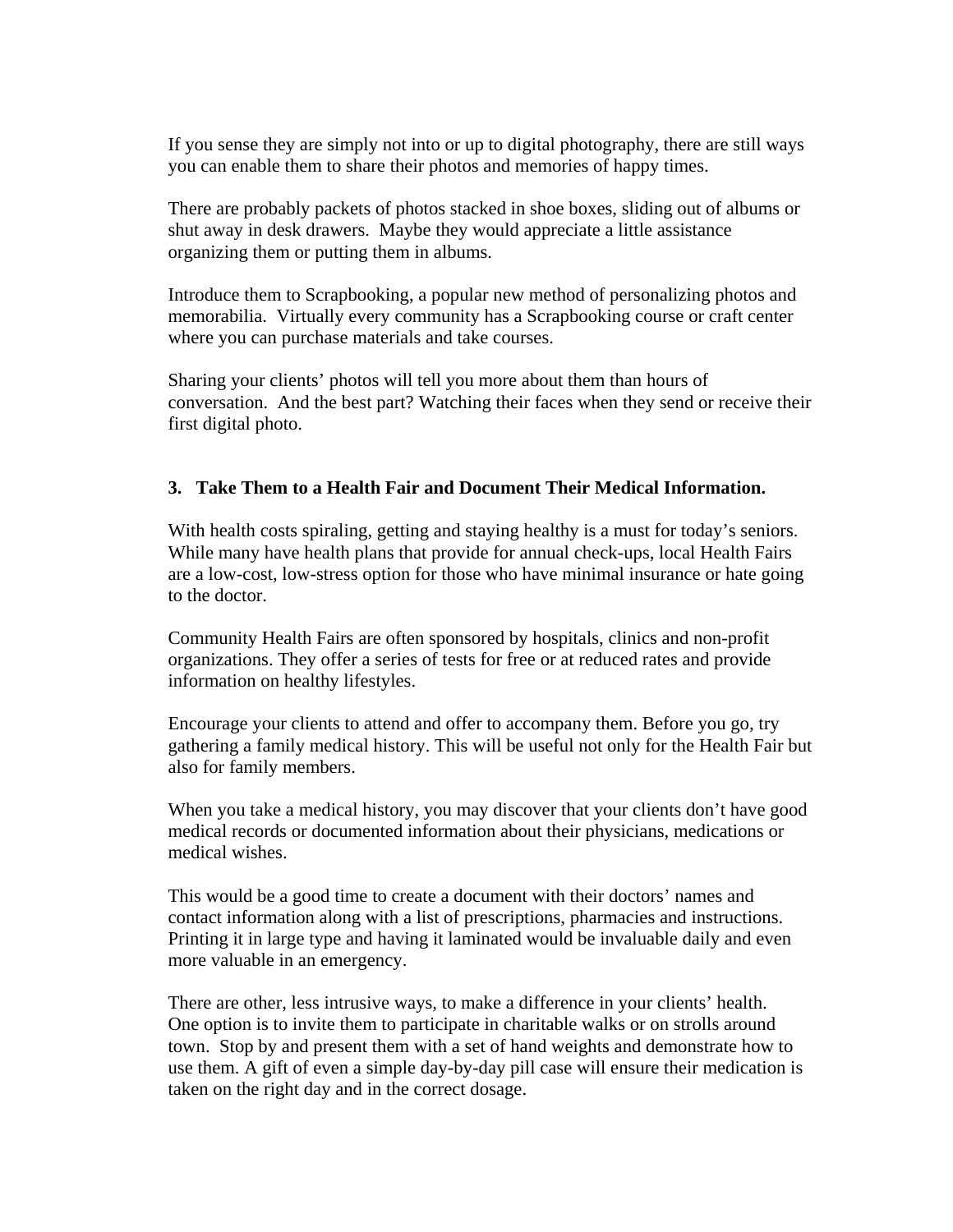# **4. Ask About a Will, Living Will, Advance Directives, Powers of Attorney and Filing Systems.**

Death and dying are incredibly difficult topics. No one wants to think they may become incapacitated, much less die. That's why so many people put off dealing with these matters. In fact, only 41 percent of Americans have wills. Not dealing with these issues, however, is bound to create problems down the line, not only for your clients but also for their families.

So what can you do? There are sensitive ways to approach these subjects. The best approach may be to inquire as part of a more general discussion. For example, when you're gathering information for a medical history, inquire if they have a Living Will or other Advance Directives, such as a Do Not Resuscitate Order or Organ Donor Card.

From there, ask if they have other important documents such a Will, Living Will or Powers of Attorney. If they have these documents, the next step is to make sure that appropriate family members and doctors have access to them in case of emergency.

If they haven't gotten around to arranging for these documents, provide them with the names of professionals you trust and make the introductions.

Financial records, such as banking institutions, brokerage accounts, insurance policies, mortgages, titles and registrations and other forms of identification, such as passports and Social Security cards, need to be easy-to-find too. Check to make sure they are organized in clearly marked folders. Family members should have a list of the files and know where they are kept.

Getting involved in end-of-life issues may seem like a lot of work and create some discomfort. However, once you explain why these matters are necessary and simplify the process, you'll be surprised by how grateful clients are you initiated the conversation.

# **5. Arrange for Them to Obtain a Home Energy Audit or Energy Bill Assistance.**

Healthcare costs aren't the only things that are skyrocketing. High energy costs are making it increasingly difficult for seniors to pay their utility bills.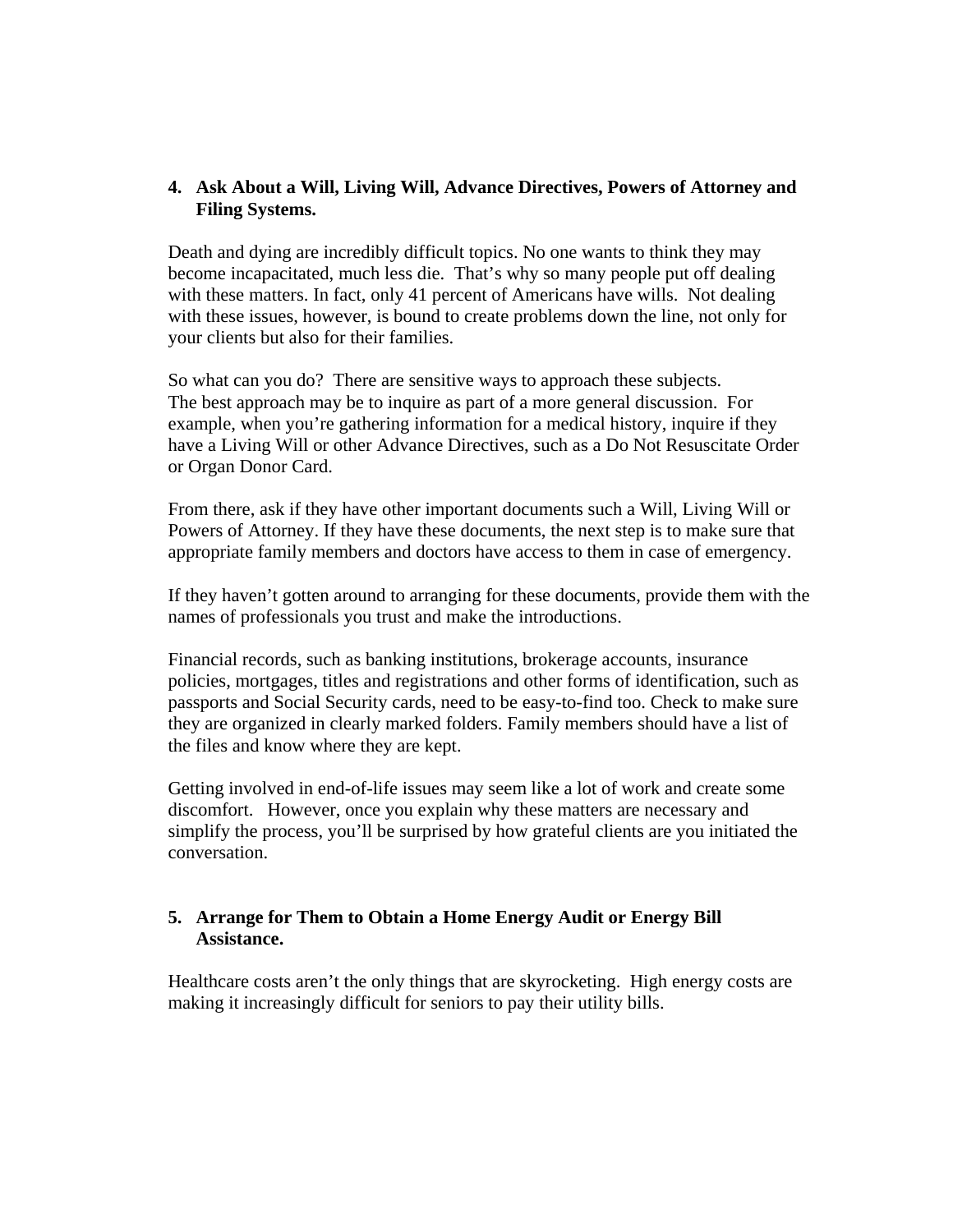And it's not only their bank accounts that are suffering. Their health is too. In order to keep their bills low, seniors turn their thermostats down in the cold winter months and boost them up in the summer. Every year there are tragic reports of seniors dying from exposure.

This doesn't have to happen. There are government programs that provide financial assistance. Unfortunately, seniors are often unaware of them or unwilling to ask for help.

If you visit a client and notice that their home feels especially cold or unusually warm, ask if they are having problems with their furnace or paying their utility bills.

If the problem appears to be financial, put them in touch with the utility company. The utility can put them on budget billing to spread the cost out over a year.

Depending on income, your client might also qualify for financial assistance from LEAP, the government's Low-Income Energy Assistance Program. Every state offers this program and applications can be obtained on-line, by mail or at social service organizations.

If the problem is energy-related, see if your local utility will conduct a free home energy audit. The audit will show where the house is losing or gaining heat and provide practical tips on how to improve the home's energy efficiency.

There are simple things you can do as well. Take a look around the house. You may spot some obvious problems such as lack of weather stripping. Installing weather stripping is easy and inexpensive. All you need is a few tools and minimal technical skills.

Whatever you do, don't wait for June or November to roll around. The earlier you start, the sooner your clients can start saving on their energy bills.

## **6. Create a Family History They Can Share With Others.**

Do you know where your great-great-grandparents were born or how they came to this country? Can you describe how they lived, worked or died? If you don't know much, you're not alone. Once our elders pass away, family histories and traditions are lost if they're not documented and preserved by family members or friends.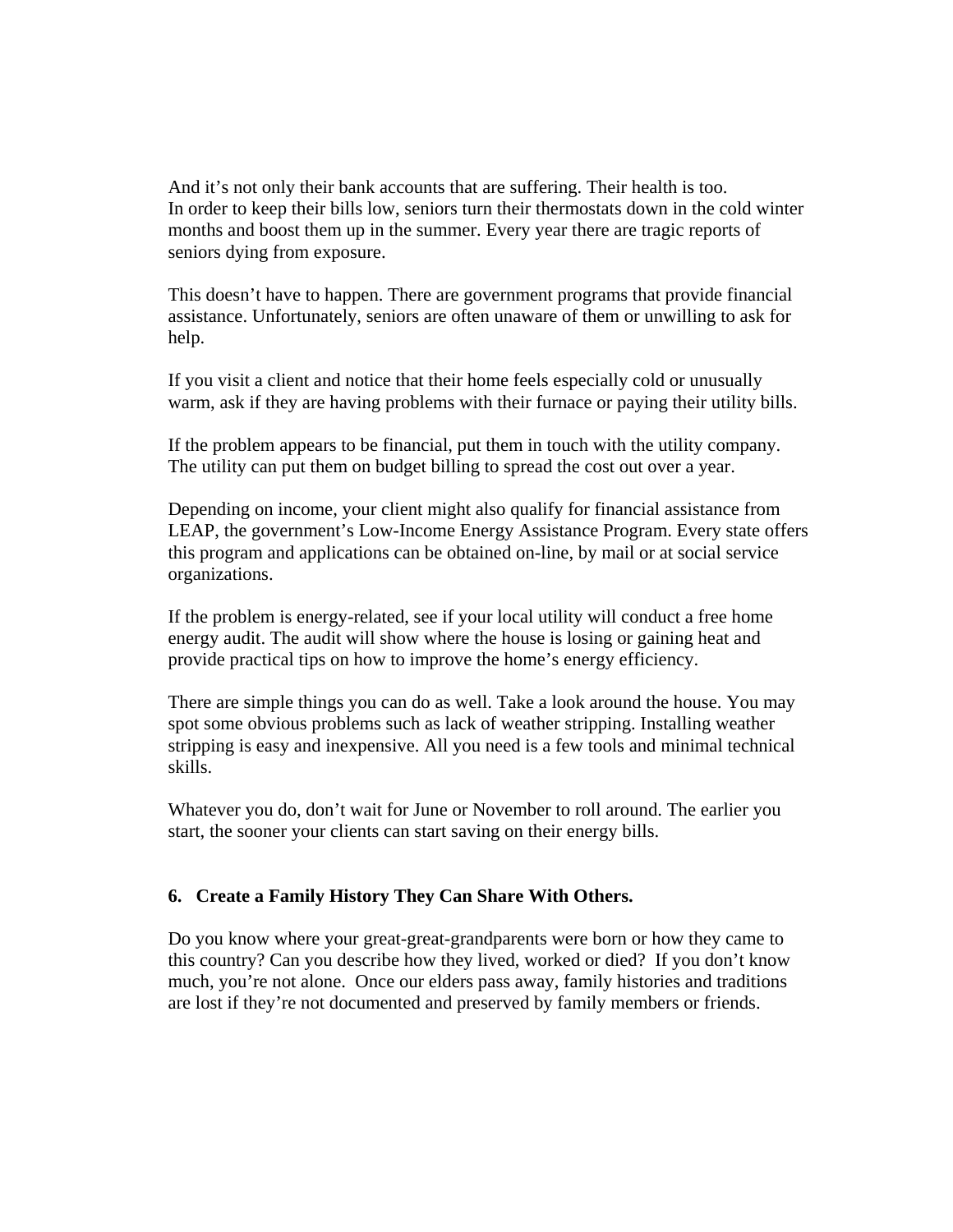Taking a family history is a great way to get to know a client and is a gift they can treasure forever. You don't need to be an expert either. Genealogy is one of the hottest hobbies today, and there is a wealth of excellent resources you can tap into.

The internet offers numerous sites such as Ancestry.com, EllisIsland.org and genhomepage.com. Religious groups such as the Mormons have some of the most extensive libraries and documentation in the world. Closer to home, community colleges pack classrooms with genealogy students. Libraries are stocked with books on the subject too.

Ask a few questions about your client's relatives or where they came from and you could get an ear-full. Researchers say when you age, you remember more about the past than the present. Great-aunt Mary's emigration from Sweden may be fresher in your client's mind than who won yesterday's ball game.

You can be the conduit for these memories or set your clients off on a quest of their own. Either way, if it's true what they say about the journey being the destination, get ready for a fascinating trip.

# **7. Educate Them on How to Prevent Identity Theft and Fraud.**

Senior citizens are a prime target for identity theft and fraud. Physical and mental infirmities make them highly vulnerable to victimization and exploitation and many live alone, making them easy marks for unscrupulous salesmen and con artists.

To make matters worse, seniors are the least able to deal with the financial and emotional consequences of identity theft or fraud. Worst of all, there are no quick fixes.

Here are some suggestions on ways to prevent being victimized. Many excellent brochures are available from federal agencies, financial institutions and non-profit organizations. Society of Certified Senior Advisors has tips to avoid financial fraud on its website, and each Certified Senior Advisor has access to free information on how protect seniors. Websites such as www.privacyrights.org are also good sources of information. Police departments and Better Business Bureau may offer seminars as well.

Recommend that your clients:

- a. Pay cash wherever possible.
- b. Destroy old credit cards and rip up carbons.
- c. Use a paper shredder to get rid of receipts, bills and financial information.
- d. Purchase a locked mail box. Mail all mail at a postal facility, not a home mail box and retrieve mail from the box promptly.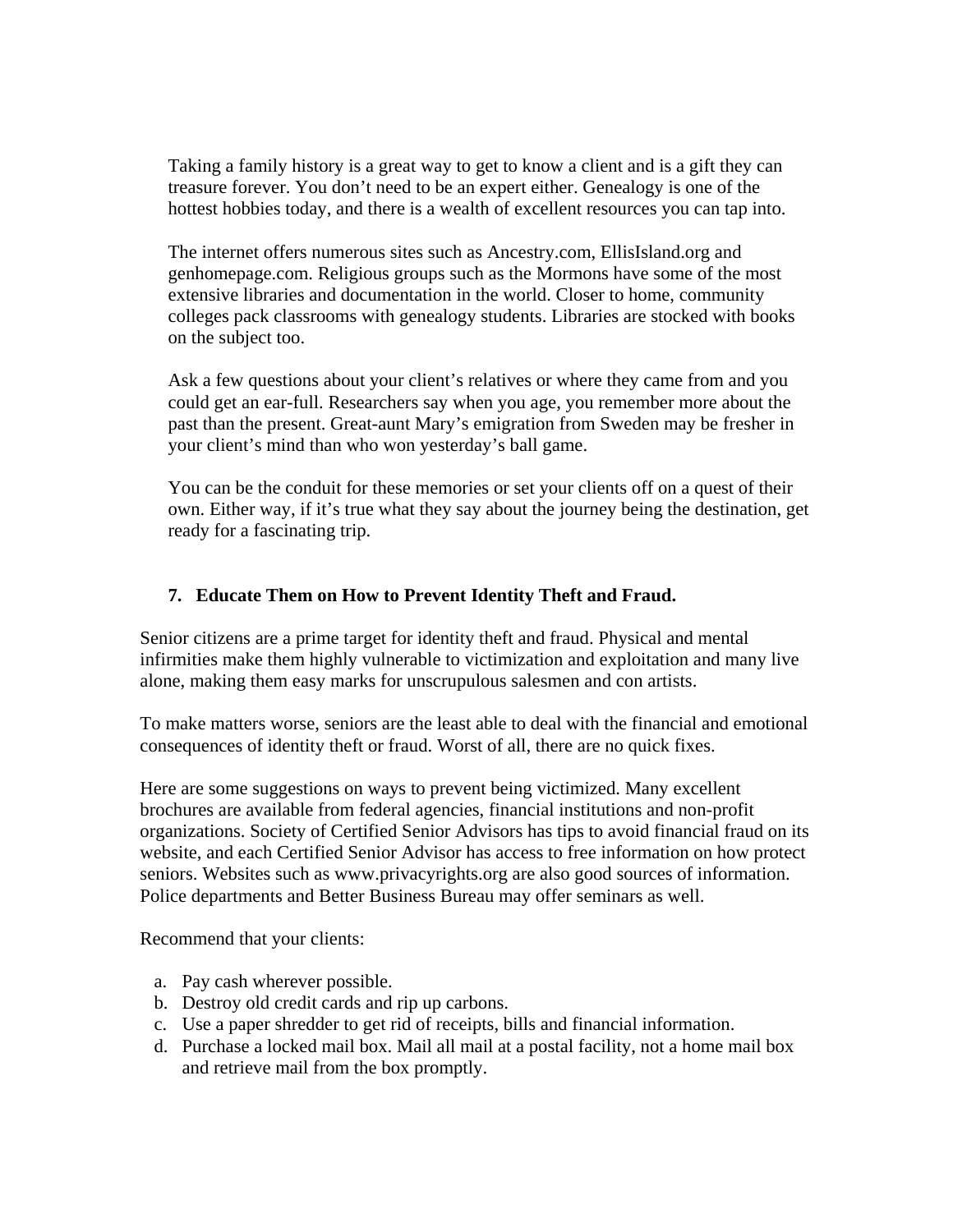- **e.** Never respond to any unsolicited e-mails, including those that appear to be from banks or financial institutions.
- f. Never give out SSN, credit card number or other personal information over the phone, by mail or on the internet unless you have a trusted business relationship with the company and have initiated the call.
- g. Get registered on the national Do Not Call Registry.
- h. Never carry extra credit cards or social security information in their wallets and keep wallets in a secure place at home.
- i. Reduce the amount of junk mail by sending their name and address to the Mail Preference Service.
- j. Remove their name and address from the phone book and reverse directories.
- **k.** Pick checkbook orders up at the bank, rather than through the mail.
- **l.** Keep a list or photocopy all credit cards, bank accounts and investments including account numbers, expiration dates and telephone numbers of the customer service and fraud departments.
- **m.** Order a credit report once a year.
- **n.** Review their credit card, phone and cell phone and bank statements every month for unauthorized use.
- **o.** Check with Better Business Bureaus and state agencies to see if the business has claims against it.
- **p.** Never sign a contract without having a trusted friend or attorney review the document.
- **q.** Ask for and check references.
- **r.** Do business with reputable local firms rather than out-of-state businesses.

# **8. Sign Them Up for a "Driver Safety Education" Class**

Seniors hate to give up the right to drive, even when their eyesight is failing and reflexes are slowing down. Driving equals freedom, and losing that freedom means relying on others to do errands and get out to social events.

State transportation offices, auto clubs and senior organizations offer Driver Safety Education courses. These classes are designed to improve driving skills by teaching defensive driving. Teachers accompany drivers, test their skills, and make an independent evaluation of how safe they are behind the wheel. Their evaluation and recommendations may resonate far better with a senior than the opinion of a family member or friend.

You can do your part as well. Check the tire pressure on vehicles and inflate them if necessary. Make sure cars have been recently serviced. If they need servicing, obtain discount coupons and offer to take cars in for them.

If you are concerned about your client's driving abilities, offer to take them to the doctor, run errands or pick up guests at the airport.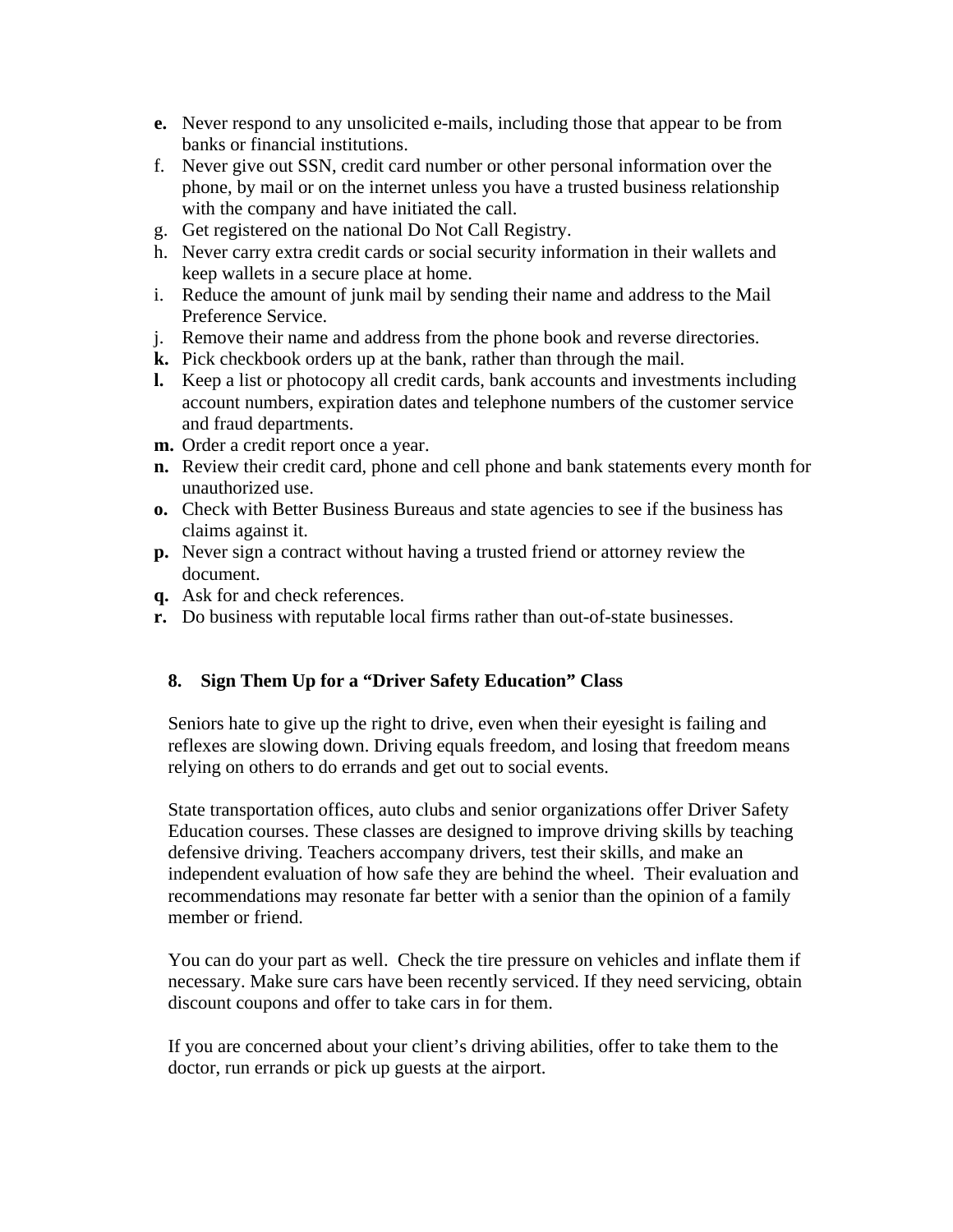When it comes time to renew their driver's license, be supportive. Seniors are anxious about passing the vision, written and driving tests. Review the materials with them so they are comfortable with the questions and accompany them to the Drivers License Bureau.

Knowing how to drive, when to drive and when to quit can save not only the lives of seniors but the lives of loved ones and other motorists.

#### **9. Help with a Home Safety Audit**

It's a well-known fact that more accidents occur at home than anywhere else. When it comes to seniors, the numbers are even higher. Statistics show that falls are the cause of 70 percent of accidental deaths to people over the age of 75 and 40 percent of all nursing home admissions. Sadly, some twenty-five percent of seniors who fall and suffer hip fractures die within a year.

These statistics are frightening but it's not just the falls themselves that impact seniors. It's the fear of falling itself. When a friend or family member falls and is injured or put into a nursing home, seniors are afraid it will happen to them too.

Before long, they give up their daily walks and social activities, making them even less mobile and more isolated.

One way to prevent falls is to arrange for a professional home safety audit. The audit will identify areas of concern and offer recommendations.

Take a look around the house the next time you visit. Check to see that rugs are wrinkle-free and edges are firmly tacked in place. If there are area rugs, make sure there are no-slip pads beneath them.

Inspect the bathrooms. Do the tubs and showers have no slip-mats, decals and safety bars? Are hand-held electrical appliances located too close to the sinks or tubs?

What about lighting around the staircases and porches and in the bathrooms and kitchen? Are the bulbs the correct wattage for the fixtures? If the lighting is poor, help locate a handyman who can take care of the job. There are non-profit home repair organizations in many cities that charge seniors low fees for home improvements.

Some home safety solutions are remarkably easy. Pick up clutter. Install new batteries in smoke detectors. Hire neighborhood kids to shovel the walks. Think about safety measures in your own home and you'll come up with dozens of ways you can help. Just remember, an ounce of prevention is worth a pound of cure.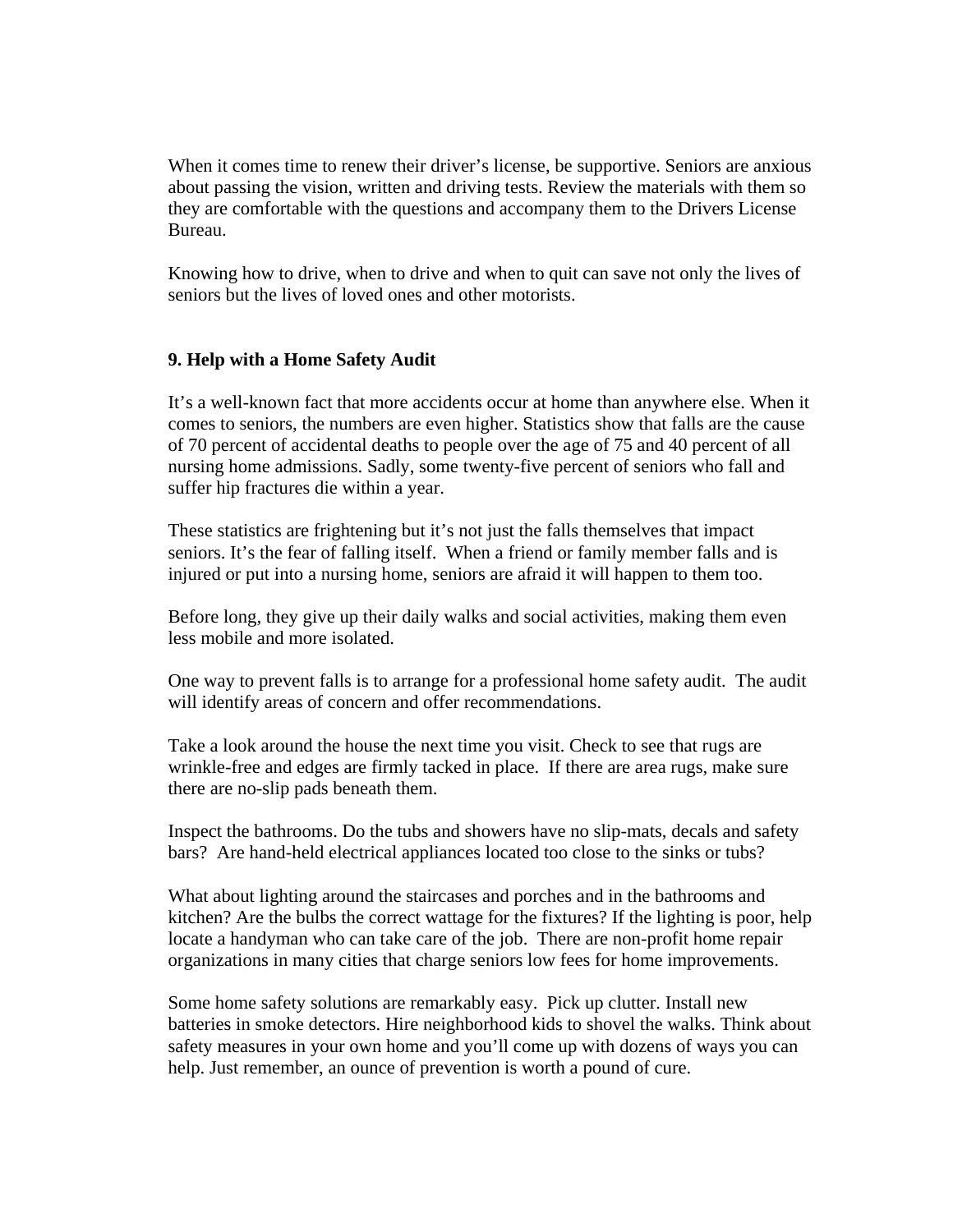# **10. Create Opportunities to Socialize and Learn.**

Loneliness, boredom and apathy are common emotions that plague seniors. The death of a spouse and distance from friends and family members can leave seniors lonely and isolated. Poor health or disabilities may prevent them from getting out of the house and socializing.

Sitting home in front of the television day in and day out is no substitute for engaging with others and exchanging ideas, especially when hundreds of courses and activities are available at community centers, colleges and non-profit organizations. Get a catalogue and review the courses with them. With all the choices, there is bound to a class or program that sparks their interest.

If travel is their bag, "Elderhostel," an affordable international program that combines learning with travel, might be just up their alley.

Perhaps they have a hobby, such as fishing or shuffleboard. Invite them along the next time you're heading out to the lake or recreational complex. Offer to take them to church, or take in a movie.

In the end, it doesn't really matter what you do. It's the fact you've taken the time and effort to include them and your interaction that counts.

## **11. Provide Pet or Vet Assistance**

Studies show that people who have pets live longer and healthier lives. Having a Fido or Fluffy to care for keeps seniors active and emotionally fulfilled.

Pets are family too. If you're pet-friendly pop for a toy, or tag along during walks. Make sure pets are being properly fed and groomed. Offer to pet sit, take pets to the groomer or in for annual vaccinations.

No pet. No problem. Seniors can still enjoy the company of a pet. Numerous non-profit organizations train pets and take them around to nursing homes, senior housing and recreation centers.

There are also inexpensive ways to obtain a pet. Non-profit organizations such as the Dumb Friends League, the Max Fund and city and county agencies rescue pets and charge low-fees for adoption.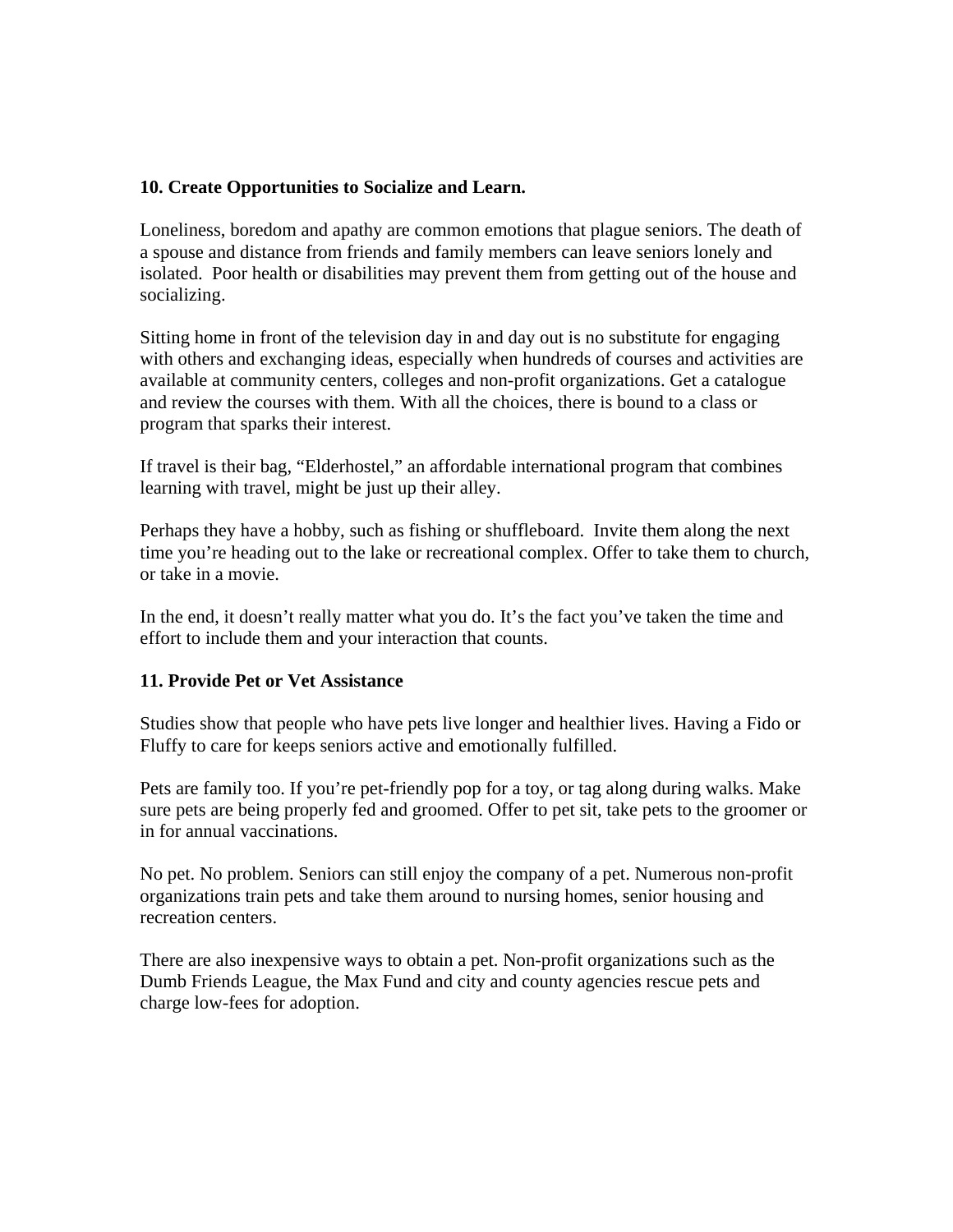# **12. Teach Games and Organize Puzzle Exchanges**

Use or lose it – at least that's what they say. Mind-challenging puzzles and games are excellent tools for boosting brainpower and bringing people together.

If your community doesn't have a game and puzzle exchange, start one. If they have one, add to it. Check around the house and see if you have any games you haven't played lately. Ask your friends or local businesses to donate. Stop by a Goodwill or Salvation Army outlet. You can usually find all kinds of games on the shelves.

You can also volunteer to teach games at the local recreation or senior center. There are many new games, such as Sudoku, that seniors are unfamiliar with.

The internet provides hundreds of game sites. Seniors who have access to the internet and know how to use it have a world of puzzle and game opportunities at their fingertips.

Library shelves are filled with puzzle and game books. Take a few out and loan them to a senior. Buy a puzzle book at your supermarket or drugstore to take as a gift the next time you visit your client.

Better yet, pick out a puzzle and do it together. Two heads are better than one and a lot more fun too.

## **13. Plant a Window Box.**

Living plants bring color and add joy to our lives. Many seniors are active and avid gardeners. If they are still gardening, ask if you can spend some time in the garden with them. Bring along a picnic lunch or a gift such as gloves, a sunhat or rolling garden stool.

If they no longer garden or live in an apartment or condo, there are several ways to bring the outdoors inside to them.

Visit your local nursery and pick out a window box or pretty garden pot. Find out what plants or herbs are in season and fill the container. Add a big bow and attach a miniwatering can and instructions.

As the seasons change, come by and re-plant the container. Your client will welcome the attention and the planter will serve as a daily reminder of your concern.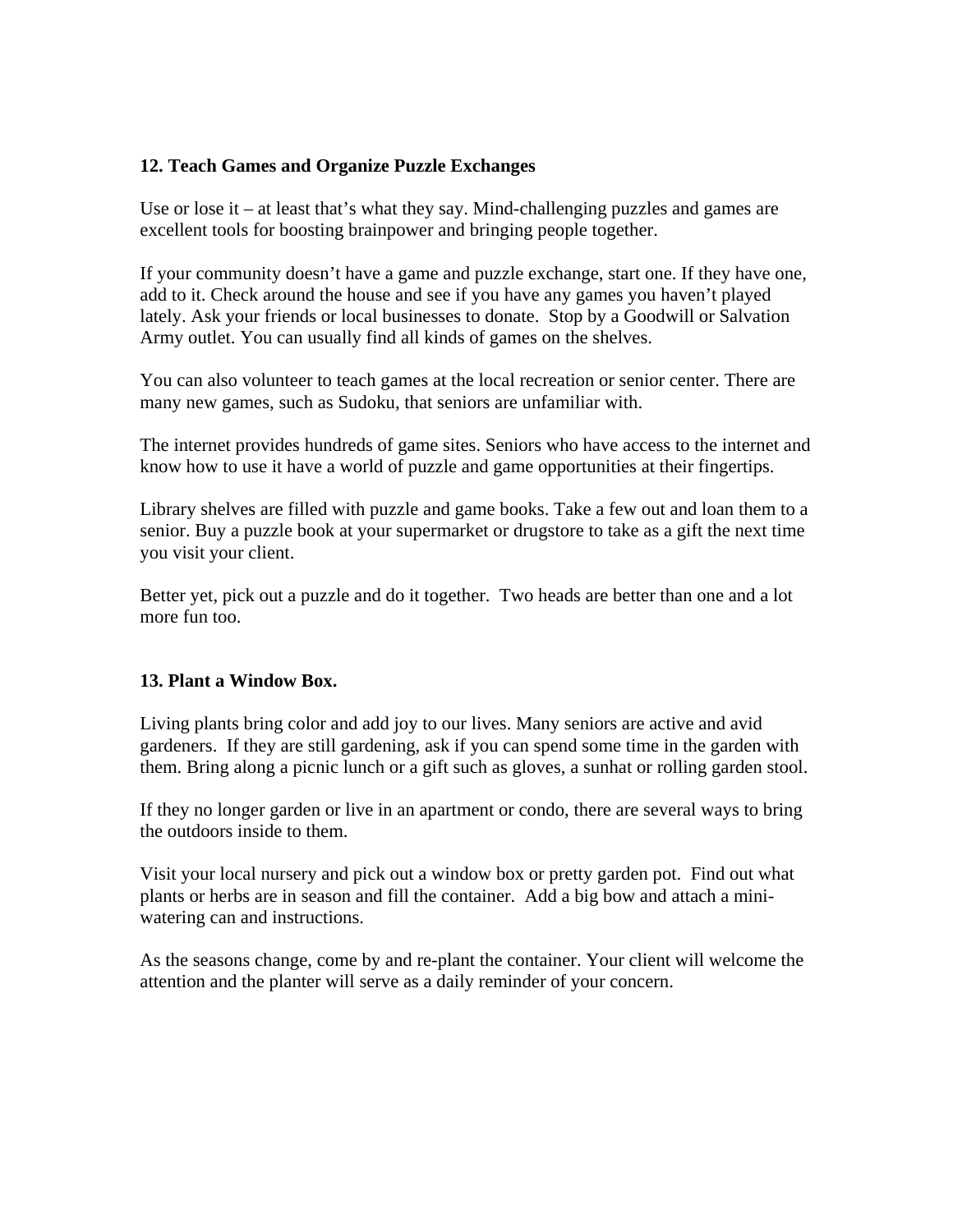#### 14. **Introduce Them to Bookmobiles and Books on Tape.**

Reading is one of the most popular hobbies in America. Library use is at an all-time high and book sales at chain bookstores and websites such as Amazon.com are booming.

You may notice that your client has a well-filled bookcase or books and paperbacks lying around. Find out what they like to read. Ask if they use the library. If they don't, offer to get them a card and list of library locations. Arrange for a visit to the Bookmobile, a library van that travels to sites throughout the city or county.

Exchange new and used books with your client and offer to order or pick up books at a local bookstore or on-line for them. Invite them to join a book club.

If they are losing or have lost their eyesight, tell them how to obtain books on tape. Books on tape tend to be expensive but libraries usually have a wide selection and used bookstores are a good low-cost source.

National Public Radio stations across the nation provide Reading for The Blind programming. Volunteers come into the station and read local and national newspapers, magazines and books. Check your local NPR station for specific programming.

## **15. Help Organize a Garage Sale.**

When seniors decide to move into more senior-friendly housing, or to move closer to kids and grandkids, one of the first steps is to get rid of all that excess stuff they've accumulated over the years. Garage sales are a tried-and-true way of doing that.

The key to a successful garage sale is planning. The longer you spend collecting, pricing and organizing items for your sale, the more successful it will be. Choose a weekend date that won't conflict with holidays or other special events that might distract prospective customers. Try to schedule your sale to coincide with other neighbors' sales. More sales equal more customers. Cluster things in categories. Place the most desirable items in the back of the garage so browsers have to look at your other merchandise on their way to the most popular items.

Remember that your objective is to get rid of things you no longer want, so don't overprice items. Spend some time before your sale visiting others to get a feel for what people are asking for different kinds of items. Books, records, tools, sporting goods, and household items are always popular.